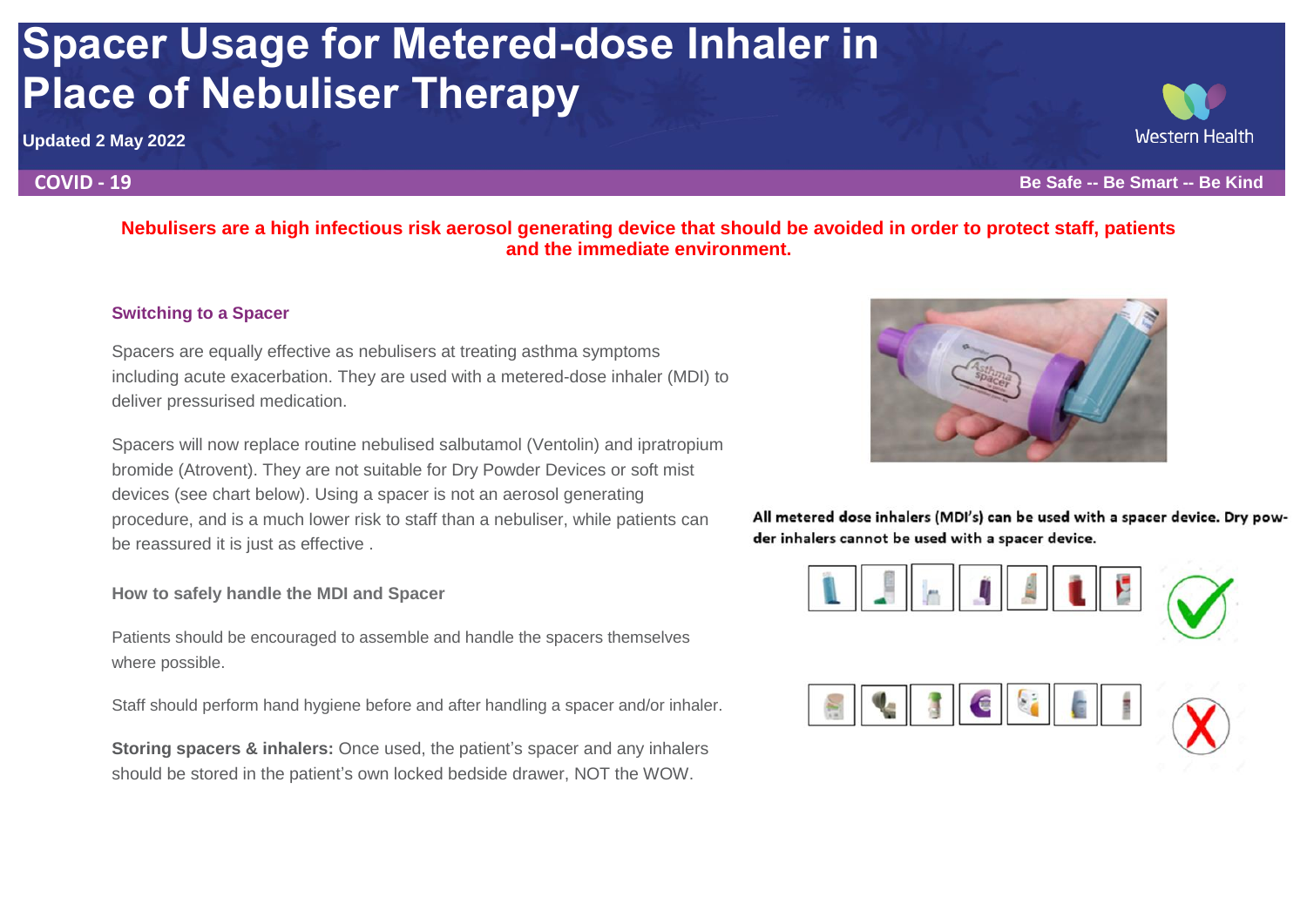### **How to Use a Spacer Device**

#### Single breath method:

- 1. Assemble spacer (if necessary)
- 2. Remove inhaler cap
- 3. Hold inhaler upright and shake well
- 4. Insert inhaler upright into spacer
- 5. Put mouthpiece between teeth (without biting) and close lips to form good seal
- 6. Breathe out gently, into the spacer
- 7. Keep spacer horizontal and press down firmly on inhaler canister once
- 8. Breathe in slowly and deeply
- 9. Hold breath for about 5 seconds or as long as comfortable
- 10. While holding breath, remove spacer from mouth
- 11. Breathe out gently
- 12. Remove inhaler from spacer
- 13. If more than one dose is needed, repeat all steps starting from step 3, then replace inhaler cap.

Multiple breath method:

- 1. Assemble spacer (if necessary)
- 2. Remove inhaler cap
- 3. Hold inhaler upright and shake well
- 4. Insert inhaler upright into spacer
- 5. Put mouthpiece between teeth (without biting) and close lips to form good seal
- 6. Breathe out gently, into the spacer
- 7. Keep spacer horizontal and press down firmly on inhaler canister once
- 8. Breathe in and out normally for 3 or 4 breaths
- 9. Remove spacer from mouth
- 10. Breathe out gently
- 11. Remove inhaler from spacer
- 12. If more than one dose is needed, repeat all steps starting from step 3
- 13. Replace inhaler cap